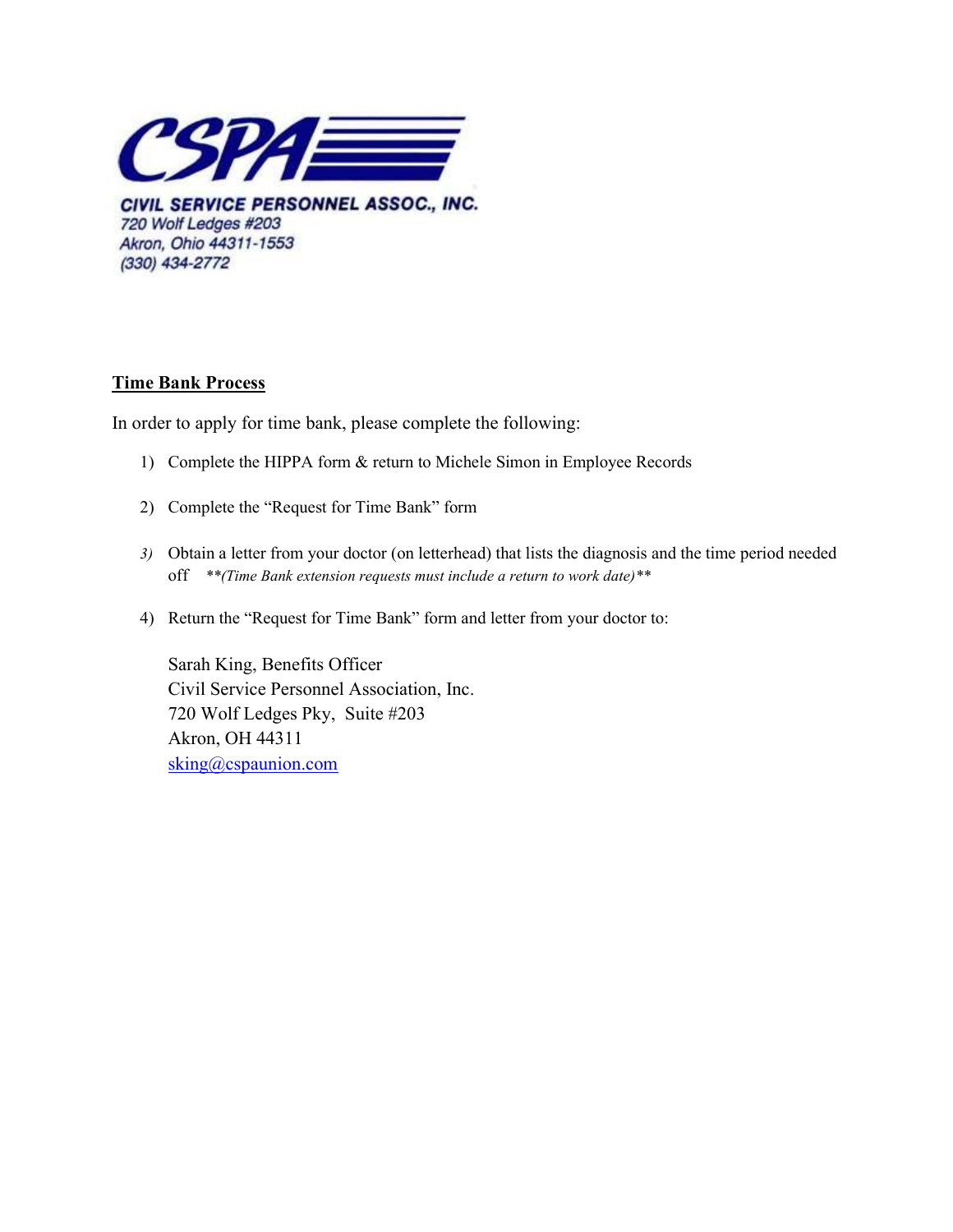

### HIPAA AUTHORIZATION FOR DISCLOSURE OF PROTECTED HEALTH INFORMATION

| <b>Provider or Plan Information:</b> |                    |          |         |  |  |
|--------------------------------------|--------------------|----------|---------|--|--|
| Name:                                |                    | Address: |         |  |  |
| <b>Telephone Number:</b>             | <b>Fax Number:</b> |          | E-mail: |  |  |

#### I Authorization for Provider/Plan to Disclose Protected Health Information to The City of Akron

I request and authorize you to disclose Protected Health Information from my medical or claims records to the City of Akron necessary to respond to the following purpose(s):

 $\Box$  Medical Certification in connection for my FMLA request

 $\Box$  Disability Claim

 $\Box$  To substantiate absence due to illness or injury ("sick note")

 $\Box$  Return to work, fitness for duty, reasonable accommodation

 $\Box$  Release of employment-related test results

 $\Box$  Assistance in submitting, processing, understanding a benefits claim

o Other: \_\_\_\_\_\_\_\_\_\_\_\_\_\_\_\_\_\_\_\_ \_ X CIVIL SERVICE PERSONNEL ASSOCIATION (ATTENDANCE RECORD ONLY)

Disclosure of my Protected Health Information responsive to my request may be made by:

 $\Box$  Individual Authorizing Disclosure (or Personal Representative) will pick up.

 $\Box$  May be mailed to

 $\Box$  May be faxed or e-mailed to

 $\Box$  May be discussed verbally with

**Expiration and Revocation of this Authorization** 

This Authorization will expire on:<br>□ Date \_\_\_\_\_

◯ Date \_\_\_\_\_<br>◯ Upon the Disclosure of the Requested and Authorized Protected Health Information

 $\Box$  My return to work

 $\Box$  Final adjudication of my claim

 $\Box$  Other  $\Box$ 

I understand I may revoke this Authorization in writing at any time. I understand you will not be responsible for having disclosed Protected Health Information in reliance of this Authorization before you receive my written revocation.

#### Awareness of Rights and Responsibilities

I understand that Protected Health Information disclosed according to this Authorization to the City, in its employer or plan sponsor capacity, no longer is covered by HIPAA, and may be used or further re-disclosed to non-covered entities.

I understand I have the right to inspect or copy information disclosed by this Authorization, and that I may have a copy of this signed Authorization.

Name of Individual or Personal Representative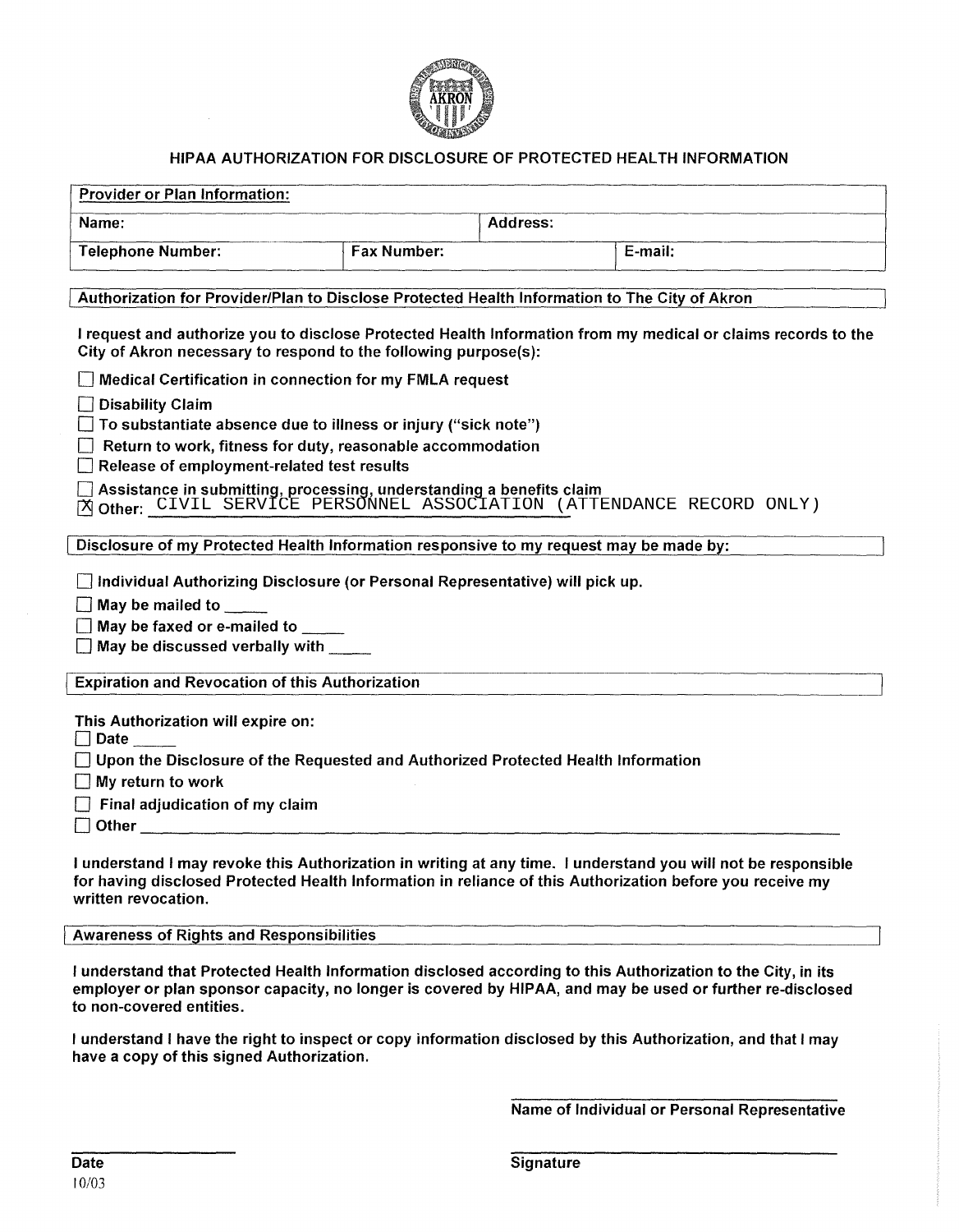

| Name:<br><b>Address:</b><br><b>Telephone:</b><br><b>Email:</b><br>Division/Classification:<br><b>Time Available</b><br>Personal:<br>Sick:<br>Vacation:<br>Holiday:<br>Comp:<br><b>Time Requested</b><br>End Date:<br><b>Start Date:</b><br><b>Reason for Request:</b><br>HIPAA Release sent to the City (Date Sent:<br>Letter from Doctor on letterhead with diagnosis listed $\&$ time period needed off<br><b>CSPA Use Only:</b><br>Approved<br>Amount of Time Approved:<br>Denied<br>Reason: | <b>SPAE</b><br>CIVIL SERVICE PERSONNEL ASSOC., INC.<br>720 Wolf Ledges #203<br>Akron, Ohio 44311-1553<br>(330) 434-2772 | <b>Request for Time Bank</b><br>Date: |                   |
|-------------------------------------------------------------------------------------------------------------------------------------------------------------------------------------------------------------------------------------------------------------------------------------------------------------------------------------------------------------------------------------------------------------------------------------------------------------------------------------------------|-------------------------------------------------------------------------------------------------------------------------|---------------------------------------|-------------------|
|                                                                                                                                                                                                                                                                                                                                                                                                                                                                                                 |                                                                                                                         |                                       |                   |
|                                                                                                                                                                                                                                                                                                                                                                                                                                                                                                 |                                                                                                                         |                                       |                   |
|                                                                                                                                                                                                                                                                                                                                                                                                                                                                                                 |                                                                                                                         |                                       |                   |
|                                                                                                                                                                                                                                                                                                                                                                                                                                                                                                 |                                                                                                                         |                                       |                   |
|                                                                                                                                                                                                                                                                                                                                                                                                                                                                                                 |                                                                                                                         |                                       |                   |
|                                                                                                                                                                                                                                                                                                                                                                                                                                                                                                 |                                                                                                                         |                                       |                   |
|                                                                                                                                                                                                                                                                                                                                                                                                                                                                                                 |                                                                                                                         |                                       |                   |
|                                                                                                                                                                                                                                                                                                                                                                                                                                                                                                 |                                                                                                                         |                                       |                   |
|                                                                                                                                                                                                                                                                                                                                                                                                                                                                                                 |                                                                                                                         |                                       | <b>Reset Form</b> |

## **CSPA Use Only:**